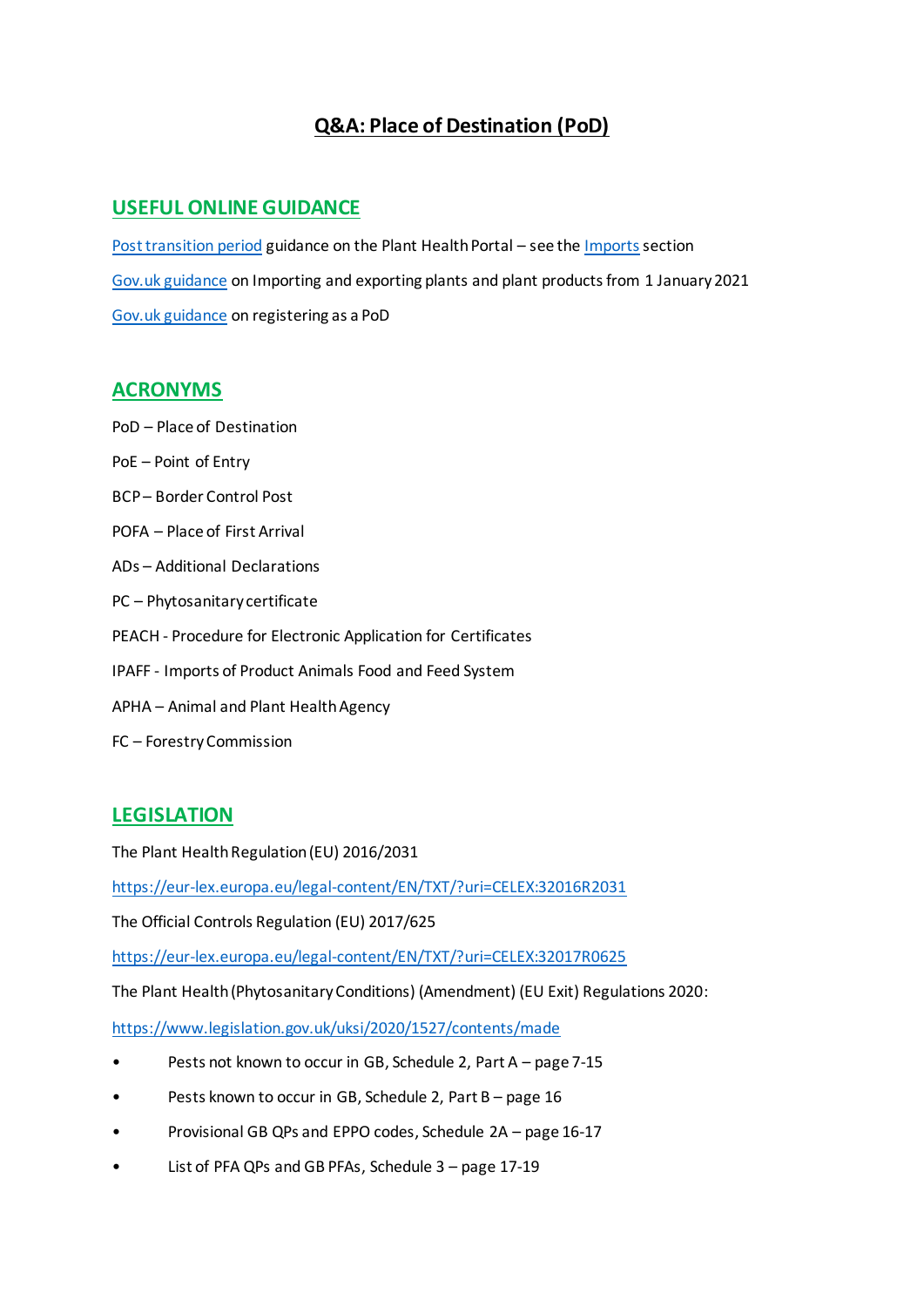- List of GB RNQPs and hosts, Schedule 4 page 19-42
- Measures to prevent RNQPs, Schedule 5 page 42-81
- Prohibited list, Schedule 6, Part A page 81-83
- Prohibited list pending risk assessment, Schedule 6, Part B page 83-85
- Additional Declarations, Schedules 7-10 page 85-233
- Article 72 products, Schedule 11, Part A page 234-295
- Article 73 products, Schedule 11, Part B page 295-303
- Unregulated list, Schedule 11, Part C page 303-304

# **PLACE OF DESTINATION FACILITIES**

### **How long will the PoD scheme be in place?**

The place of destination (PoD) scheme has been introduced in conjunction with the phased EU-GB plant health import regime and will apply until 30 June 2021. This means that until 30 June 2021, business may use a registered place of destination for inspections on EU high priority goods. From 1 July 2021, plant health official controls on regulated EU goods must be conducted at designated BCPs or plant health control points.

## **What will happen when the use of PoDs for EU high priority plants comes to an end on 30 June 2021?**

PoDs will no longer be permitted to facilitate plant health import inspections on regulated goods. From 1 July 2021, your regulated goods will need to be presented for inspection at a BCP, inspection centre or control point. We are working with stakeholders and membership organisations to look at how PoDs could transition to being a designated BCP, inspection centre or control point if this is a model which suits business, and is operationally expedient.

### **Why are we not continuing the use of PoDs past July?**

It will be a regulatory requirement for plant health controls on EU regulated plants and products at designated BCPs and control points from 1 July 2021, to make sure high standards of biosecurity are maintained at the GB border once adequate infrastructure is in place to accommodate the necessary inspections.

### **Why should I apply to be a PoD?**

The PoD scheme has been developed by Defra to facilitate plant health import checks post customs clearance on EU regulated goods inland, to prevent delays and disruption at the border. Defra would encourage business to register as PoDs, to provide industry with upmost flexibility in where the physical checks are conducted. It means plant health import inspections can be conducted at a premise most suitable for industry in regards to resource and logistics.

### **Can I use more than one PoD?**

Yes, you may use more than one PoD if this suits your business model. If as an importer, you operate more than one premises and you would like to register each as a PoD, you will need to submit a PoD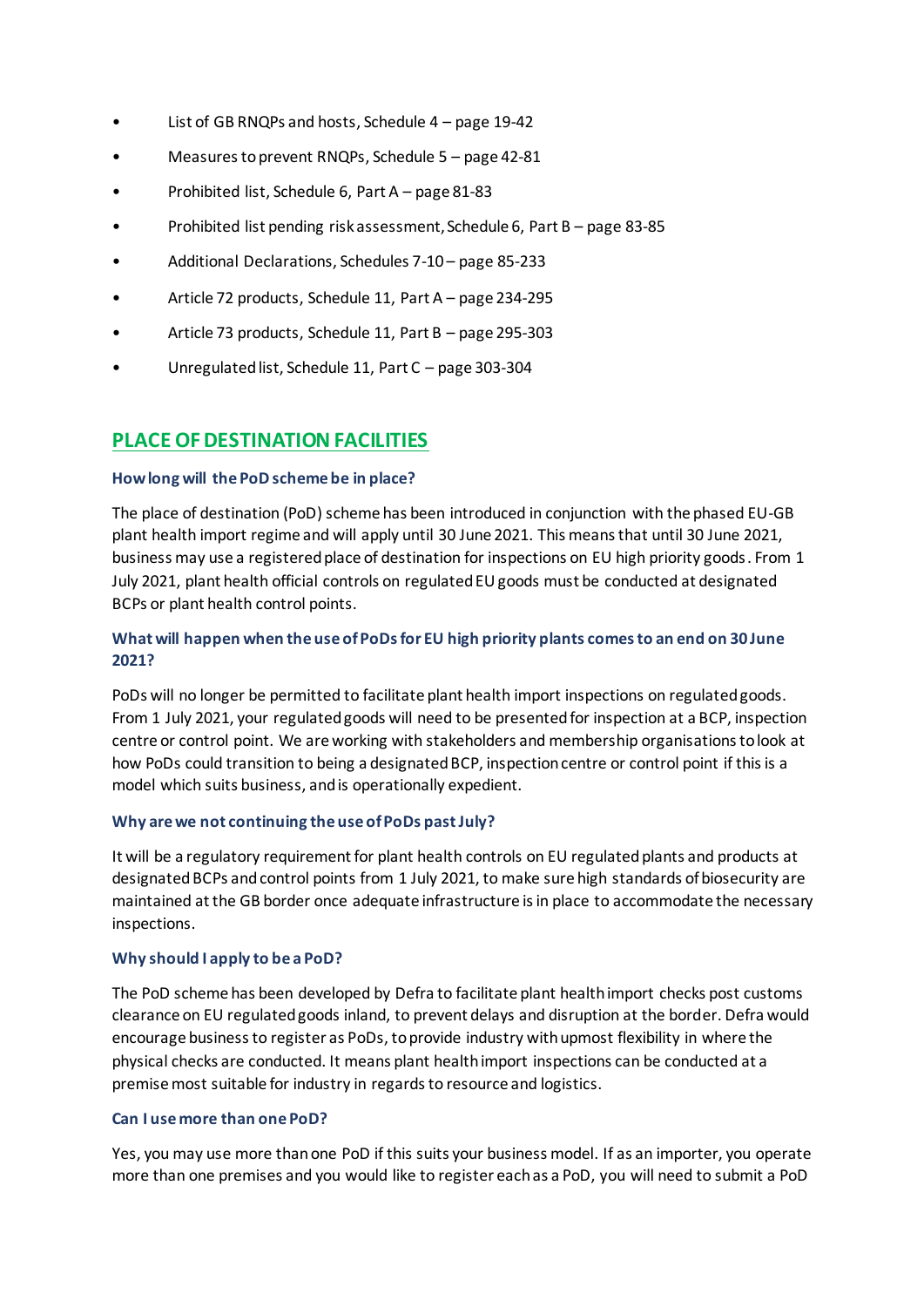registration form for each separate premises which you would like to use. If as an importer, you would like to use the services of another PoD not owned or operated by yourself, then the PoD will need to submit the registration form to notify APHA that you (the importer) intend to use their premise. This provides business with additional flexibility to choose which place of destination best suits their trade, and means PoDs can be assured of who intends to use their premise.

### **What material can be inspected at PoDs?**

Only EU high priority plants and products may be inspected at places of destination from 1 January to 30 June 2021.

## **Is there enough inspector resource to do physical checks at PoD?**

A number of recruitment campaigns have been conducted to ensure that adequate resource is in place to conduct official inspections at place of destination. In addition, physical checks on high priority plants will be conducted on a risk basis, therefore not every high priority commodity will be subject to 100% physical inspections. Please see the [plant health portal](https://planthealthportal.defra.gov.uk/eu-exit-guidance/new-imports-guidance/) for more details.

## **Who can I call to check when an inspector is likely to arrive at my site?**

Upon submitting your pre-notification for the EU high priority goods, you will be notified whether your goods have been selected for physical inspection. Please ensure the inspection details you supply in your pre-notification are accurate, so that delivery teams can resource your required inspection effectively.

If you have any questions regarding the import of your goods:

- For plants and products inspected by APHA, please call the dedicated imports helpdesk at 0300 100 0313 (available between 07.00 until 23.59), or you can email the PHSI Importers helpdesk mailbox [phsi-importers@apha.gov.uk](mailto:phsi-importers@apha.gov.uk)
- For wood and timber products inspected by the Forestry Commission, please call the Cross Border Plant Health Service on 0300 067 5155, or alternatively email [plant.health@forestrycommission.gov.uk](mailto:plant.health@forestrycommission.gov.uk)

## **Will there be delays to my goods at the border due to the place of destination scheme?**

Plants and plant products will not be automatically stopped at the border for plant health purposes, instead they can be moved on to a place of destination for physical inspection, preserving the flow of goods from EU to GB with minimal trade disruption until the infrastructure is in place to perform checks at the border.

### **What are the minimum requirements my premise must meet to qualify as a PoD?**

An operator who wants to act as a commercial place of destination for physical inspections on EU regulated goods from 1 January 2021 must meet certain requirements:

- The operator should make sure that during transport to, and storage at, the place of destination, the consignment is:
	- o not tampered with or subject to any alteration or change of packaging
	- $\circ$  closed and sealed properly to reduce the risk of pest infestation and contamination
- The consignment must not leave the place of destination before the competent authority decides whether the import passes all of its document, identity and physical checks.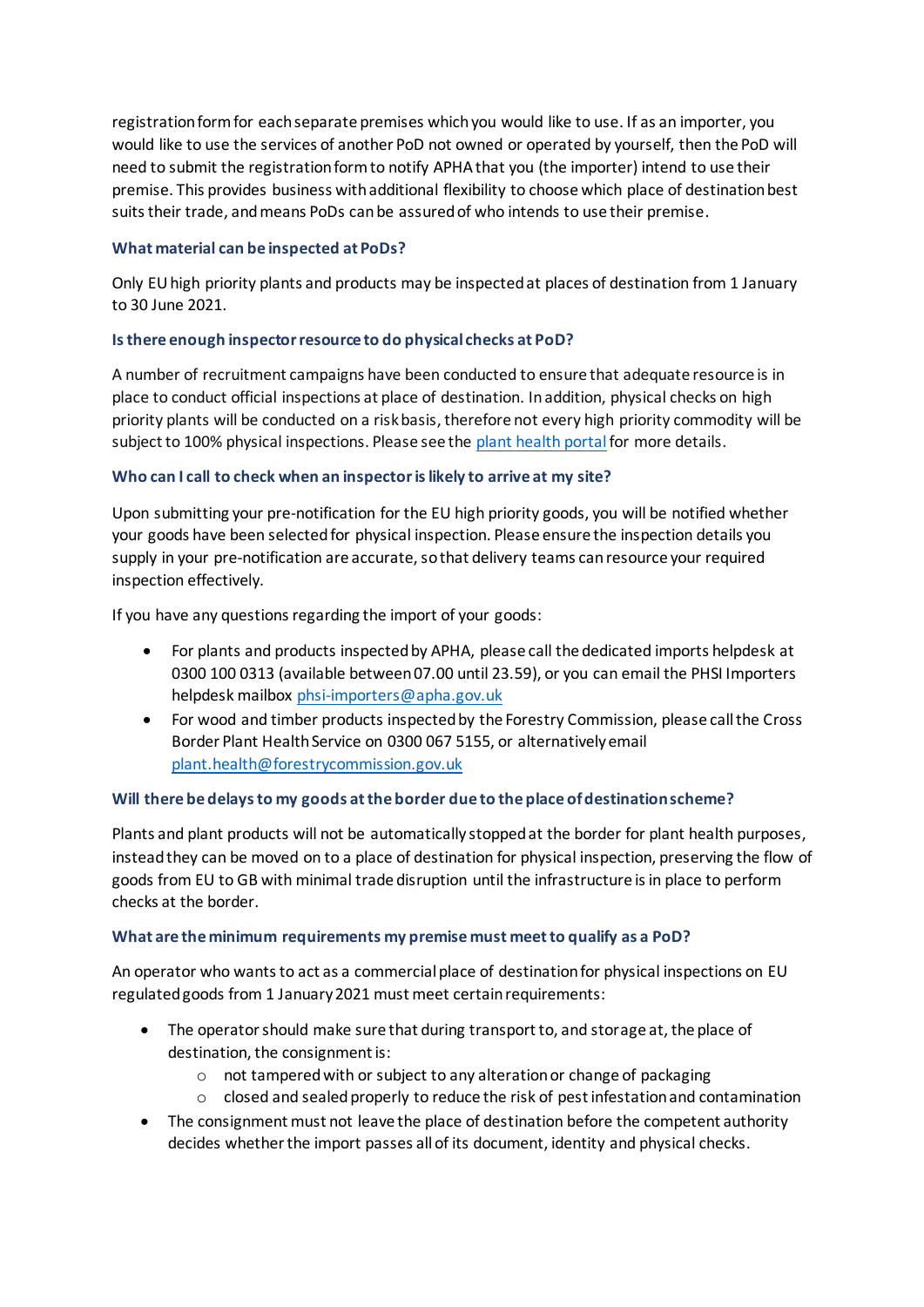- Inspectors must have access to a safe, demarcated area on site to conduct the inspection and there must be systems for safe working in place.
- Staff have to be available to present the consignment for inspection.
- You must have suitable equipment available for the type and volume of physical inspection required, including:
	- o handling equipment to enable regulated material to be unloaded or loaded as necessary
	- o inspection table
	- o adequate light source
	- $\circ$  equipment to enable fumigant gas testing for forestry sector consignments
	- o access to toilets and handwashing facilities for inspectors (where appropriate)

# **Why must my PoD meet certain requirements?**

There are certain minimum requirements in place that must be met in order for a premise to qualify as a PoD. These requirements are relatively light touch with the key aim of making sure inspectors can perform the necessary official controls in a safe, bio secure manner whilst minimising the burden on business.

# **What will happen if I move my goods onwards from the PoD before the plant health inspection has taken place?**

If you move your goods away from the place of destination premises as supplied on your import notification, prior to the required official plant health control, this will be classed as a noncompliance. The plant health authority may issue you a notice of statutory action requiring you to move the goods back to the PoD, or other appropriate remedial action depending on the type/volume of goods.

## **Do I have to use a PoD?**

The PoD scheme has been developed by Defra to facilitate plant health import checks post customs clearance on EU regulated goods inland, to prevent delays and disruption at the border. Defra would encourage business to register as PoDs, to provide industry with upmost flexibility in where the physical checks are conducted.

Business may also arrange for the plant health controls on EU goods to be conducted at existing BCPs and control points post customs clearance. However, Defra is unable to reassure business that the existing BCPs and controls points will have the capacity to facilitate these checks at the border. You will need to make arrangements with the BCP/control point as appropriate. The list of UK plant health BCPs and controls points, including contact details, is available on [gov.uk.](https://www.gov.uk/government/publications/plant-imports-authorised-points-of-entry-to-the-uk)

## **Why is the PoD scheme restricted to imports of EU high priority plants and products only?**

The PoD scheme has been developed and introduced as part of post-transition period planning, to make sure the trade is not disrupted at the GB border once the transition period ends. It has been introduced in conjunction with the EU-GB phased plant import regime, which introduces the official controls on EU regulated goods in stages from 1 January 2021 to help business adapt to the changes. The EU high priority goods will not be included on the HMRC customs-controlled list until 1 July 2021, and therefore will not automatically get held at the border. This means the goods can be moved inland for plant health purposes, provided minimum requirements around the PoD scheme are met.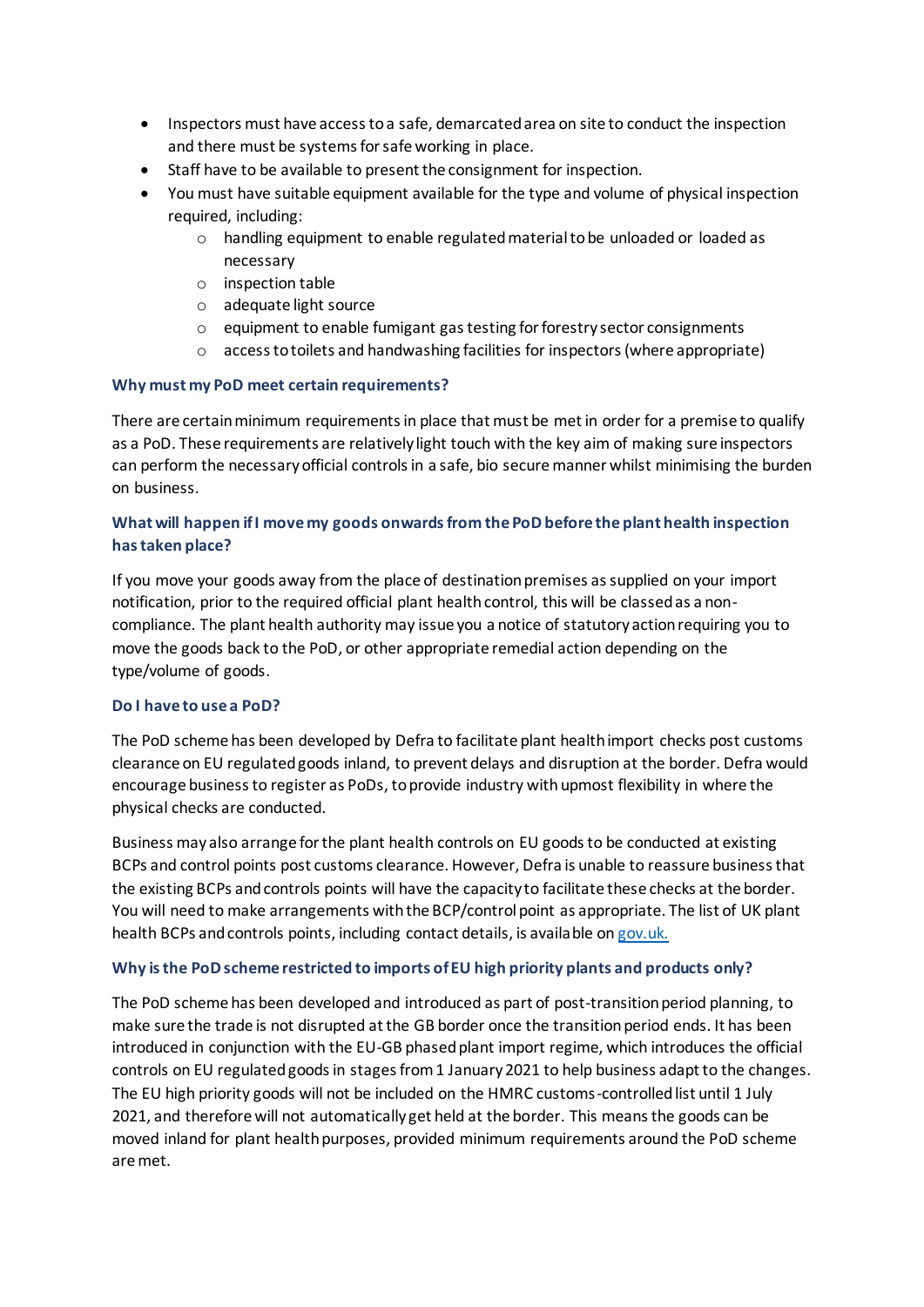## **Are there any restrictions on the distance that a place of destination is located inland from a point of entry from the EU involving a RoRo ferry, rail or plane terminal?**

No, there are no restrictions on the distance of a PoD in relation to the point of entry of the goods.

# **What is the protocol for me to use a BCP or control point rather than a PoD for inspections on EU high priority goods?**

The PoD scheme has been developed by Defra to facilitate plant health import checks post customs clearance on EU regulated goods inland, to prevent delays and disruption at the border. Defra would encourage business to register as PoDs, to provide industry with upmost flexibility in where the physical checks are conducted.

Defra is unable to reassure business that the existing BCPs and controls points will have the capacity to facilitate these checks at the border from 1 January 2021. Cross government infrastructure projects are in development to expand existing BCPs and develop new fit for purpose inland BCPs, to ensure adequate capacity at the border from 1 July 2021. As a result, EU plant goods will not be included on the HMRC customs-controlled list until 1 July 2021, although they may still be screened at the border by Border Force during import on a risk basis.

If you wish to use a BCP/control point for the purpose of physical inspections on EU high priority goods, you will need to make handling arrangements as appropriate with the premises or associated customs agents. The list of UK plant health BCPs and controls points, including contact details, is available on [gov.uk.](https://www.gov.uk/government/publications/plant-imports-authorised-points-of-entry-to-the-uk)

# **Do my goods have to stay in the lorry at place of destination until they have been physically inspected?**

No, you may unload your plant consignment from the lorry at the place destination and store it in a safe and bio-secure manner on site. The PoD requirements concerning transport to, and storage of the consignment, at the place of destination is to reduce the risk of pest escape, and make sure inspectors can conduct identity inspections accurately.

## **When stock is held in isolation at place of destination, does it need to be isolated from other imports?**

Yes, the key thing is that you keep consignmentsseparate where possible because if we do find a pest or disease related problem and the separate consignments are in close proximity, they are at further risk of pest contamination. We recommend keeping the at-risk stock separate from other imports or consignments, until the plant health import checks have been performed.

## **If consignments are flagged for inspection, does a member of staff have to wait with the goods before the inspector arrives?**

A member of staff does not need to wait with the consignment before the inspector arrives. However, a member of staff must be available upon the inspector arriving to make sure the goods are presented effectively, to guide the inspector to the inspection point and remain available until the inspection has been completed. What we are trying to achieve is the right balance between biosecurity and ease of trade. We may ask you to hold consignments securely overnight and into the next day if we have a particular interest in carrying out a physical inspection. The inspector would be able to call and book in for the next day.

#### **Can I move my demarcated inspection area at my PoD?**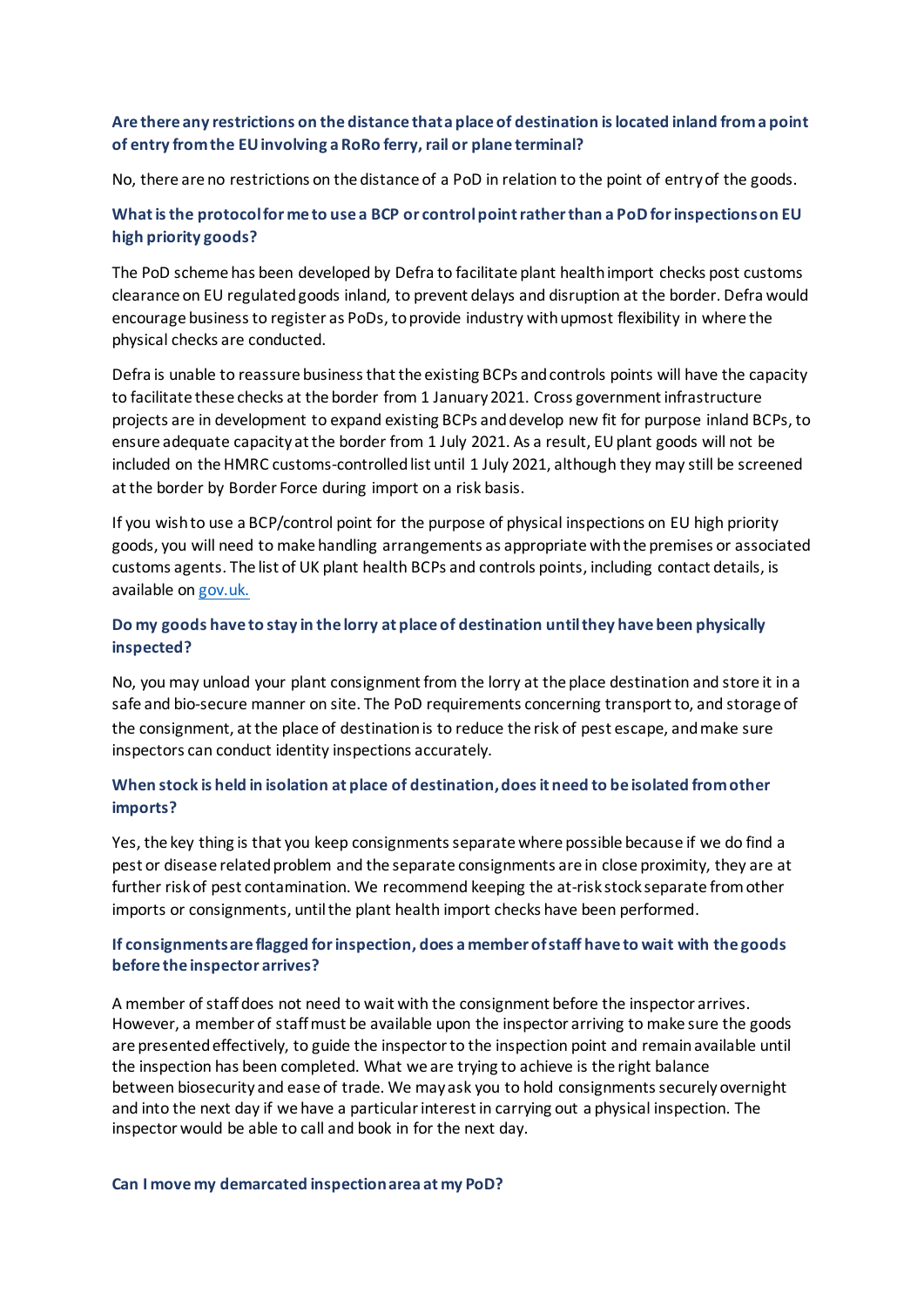Provided the PoD minimum requirements are heeded in regards to maintaining a safe and bio secure working area, and the inspection area remains well within the boundary of the PoD location, then it would be possible to 'move' the inspection area of the PoD to best suit business need. You must make sure that a member of staff is present on site to inform the inspectorate where the plant health inspection can be performed. If the inspector deems the site as below the required standards, they will operate a 'walk away' policy until necessary change is made on site to resolve the issue.

# **Who is responsible for the consignment at Point of Entry (PoE) and what are the disposal mechanisms if it fails checks?**

The importer, or the agent acting on behalf of the importer, would have responsibility for the stock at a point of entry. If disposal of a consignment were required due to non-compliance etc, it would be the responsibility of the person in control of the consignment to organise disposal of the goods and notify the competent authority that appropriate action has been taken; this may be the importer themselves or a shed operator.

# **What are the timescales involved between plants being unloaded from a lorry and undergoing physical checks by the relevant authorities?**

We are undertaking significant recruitment to increase the number of plant health inspectors in order to support trade for import and export inspections. Recruitment is ongoing. We are confident that we will have sufficient resources to meet demand from 1 January 2021 and ensure minimal disruption to trade.

APHA can inspect consignments at registered places of destination 7 days a week, 7am to 7pm. APHA will aim to inspect your consignment within 4 working hours of the time the importer gave for inspection in their pre-notification. You must use the PEACH system to give pre-notification of import at least 4 working hours before the goods arrive into a point of entry in GB via RoRo or air freight. You should aim to provide as much pre-notification as you are able to in order to receive a decision on whether a physical check will be required as soon as possible. You must give an accurate time for inspection. If APHA are unable to inspect the goods within 4 working hours, they will release the goods, except in some limited cases such as where they identify a risk with a specific consignment. APHA will be providing a flexible approach to operations where possible from 1 January 2021 to help manage demand. For example, it will provide some out of hours cover where possible.

# **Is it possible for trucks containing plants and plant products arriving at a PoE to be taken to a holding area near the PoE where they can wait for APHA inspections before being released to stores across the country?**

Until July 2021 (the point at which all goods must be inspected at a BCP), it would be possible for a holding area near the port to be registered as a place of destination for import checks on high priority EU goods, provided that the place of destination is registered with the relevant competent authority and the minimum requirements are met and maintained.

# **At a Place of Destination can a consignment (for example a lorry load of plants on pallets) be unloaded from a lorry and watered if necessary?**

Regarding watering to keep plants healthy and not damage the products, this is fine, provided the below points regarding the consignments are reasonably fulfilled: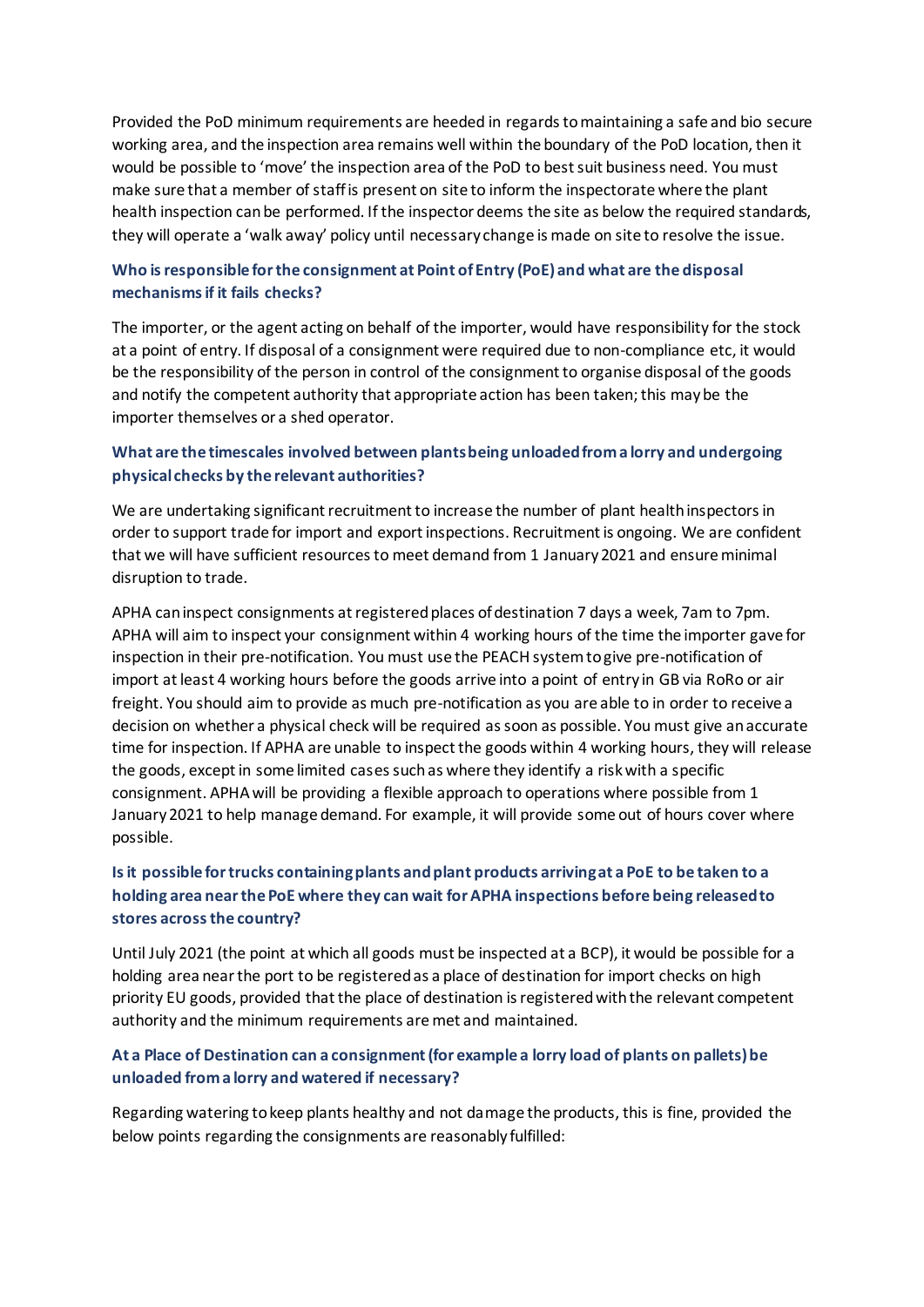The operator should make sure that during transport to, and storage at, the place of destination, the consignment is not tampered with or subject to any alteration or change of packaging, and closed and sealed properly to reduce the risk of pest infestation and contamination as reasonably possible.

## **What is the anticipated clear time at PoDs?**

APHA:

- Consignments can be inspected at registered places of destination 7 days a week. APHA will aim to inspect your consignment within four working hours of it becoming available provided you have given four working hours pre-notification of arrival in GB for goods arriving via Roll-on-Roll-off or air freight.
- APHA will be providing a flexible approach to operations where possible following the end of transition period to help manage demand e.g. some out of hours coverage where resource allow.
- APHA will regularly review the service standard provided at PoDs to make sure it stays fit for purpose and in order to facilitate trade as much as possible. Physical checks will be conducted at place of destination on a risk-basis specific to GB biosecurity objectives.

Forestry Commission:

- Forestry Commission's Service Level Agreement will continue to be the standard three-day turnaround period regardless of freight type, provided you have given four working hours pre-notification of arrival in GB for goods arriving via Roll-on-Roll-off or air freight. However, FC will aim to conduct inspections on the day of arrival, or the next working day, where possible. If delays are anticipated, FC will notify the importer. Forestry Commission standard working days are Monday - Friday 9am to 5pm.
- Forestry Commission will regularly review the service standard provided at PoDs to make sure it stays fit for purpose and in order to facilitate trade as much as possible.
- Physical checks will be conducted at place of destination on a risk basis specific to GB biosecurity objectives.

The Service Level Agreement for each authority starts when the goods have arrived at place of destination and are presented ready for inspection to the relevant competent authority. The importer is responsible for ensuring the goods are presented and available for inspection as per the pre-notification. If your goods arrive outside of the working hours of the competent authority, your goods may be held overnight pending a physical inspection. However, APHA and FC will take a pragmatic and proportionate approach to holding goods based on biosecurity risk.

### **What hours are PoD inspections going to operate?**

APHA can inspect consignments at registered places of destination 7 days a week, 7am to 7pm. APHA will aim to inspect your consignment within 4 working hours of the time the importer gave for inspection in their pre-notification. You must use the PEACH system to give pre-notification of import at least 4 working hours before the goods arrive into a point of entry in GB via RoRo or air freight. You should aim to provide as much pre-notification as you are able to in order to receive a decision on whether a physical check will be required as soon as possible. You must give an accurate time for inspection. If APHA are unable to inspect the goods within 4 working hours, they will release the goods, except in some limited cases such as where they identify a risk with a specific consignment. APHA will be providing a flexible approach to operations where possible from 1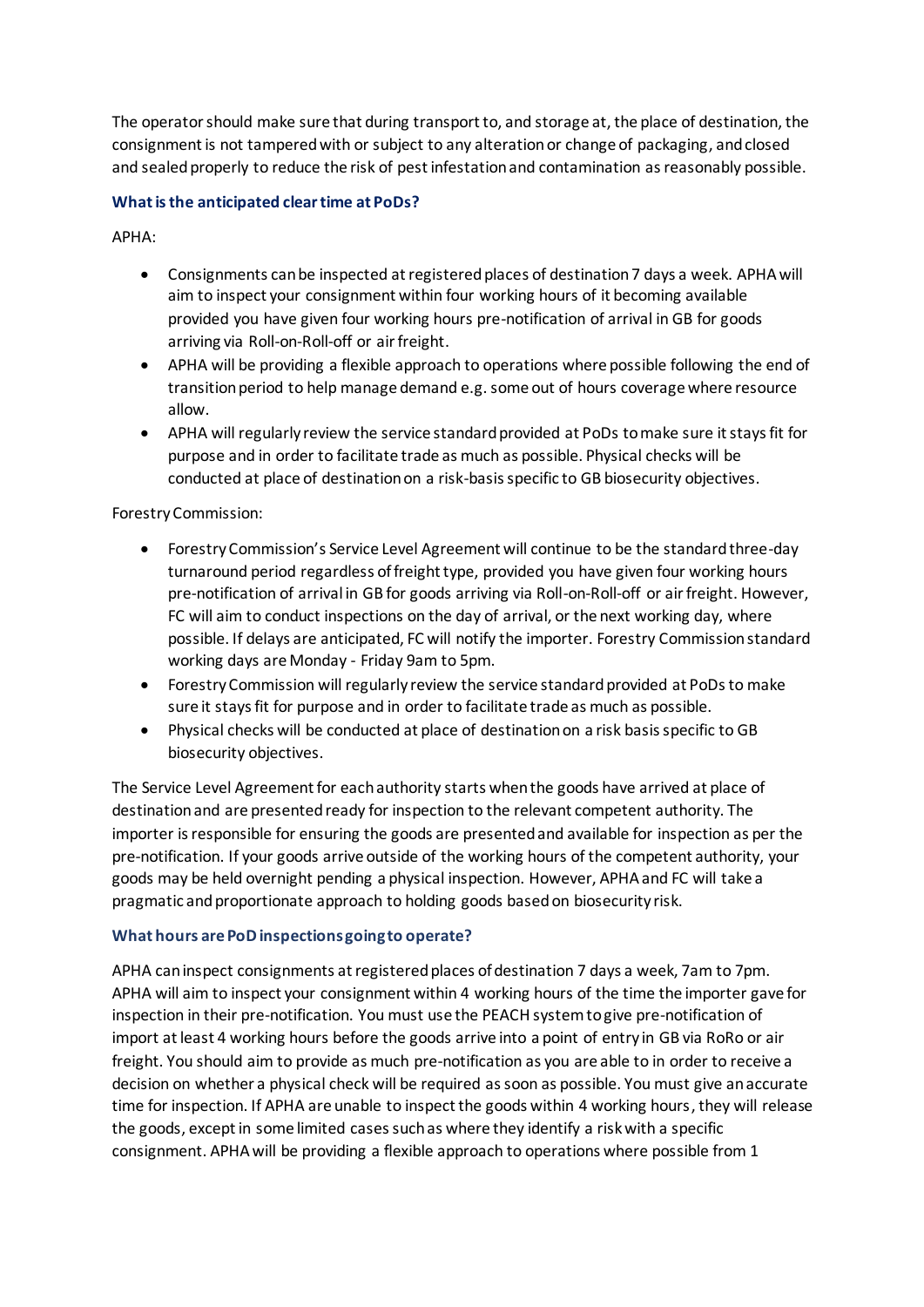January 2021 to help manage demand. For example, it will provide some out of hours cover where possible.

Forestry Commission will inspect consignments of wood, wood products and isolated bark at places of destination throughout GB, including Scotland. Forestry Commission will continue to provide the standard3-day turnaround regardless of freight type. You must give 4 working hours pre-notification of arrival in GB for goods arriving via RoRo or air freight. Forestry Commission standard working days are Monday to Friday 9am to 5pm. Forestry Commission will aim to tell businesses if their goods had been selected for inspection before the end of our 3 day turnaround period. If goods arrive outside of the working hours, then the Forestry Commission may hold goods overnight until they can be physically inspected. If they arrive on a Friday out of hours they may be held until the following Monday.

# **How will I know if my goods are going to be inspected or not. Do I have to wait 4 hours before they are released if they are not inspected?**

You will be notified by the relevant competent authority as to whether your EU high priority goods have been selected for a risk based physical inspection within 4 hours of your pre-notification being submitted. If your goods are not selected for inspection, they will be released.

### **How will I know that I am able to move my goods once the inspection has been completed?**

If your EU high priority goods are selected for a physical inspection, an inspector will attend your place of destination premise to conduct the physical inspection. You will be notified at the point of inspection by APHA as to whether your goods have passed all of the necessary plant health controls and therefore can be released. For Forestry Commission inspections, you will be issued a certificate of clearance to confirm that your goods have passed the relevant import controls and have been released for plant purposes.

If your goods are detained due to non-compliance (such as pest presence), you will be issued a statutory notice to hold the goods on site until a decision is taken on the consignment (this may require sampling results from laboratory testing). You will be notified accordingly as to whether the goods may be released, or whether further statutory action is required.

# **Will my goods be held at the PoD if a suspect quarantine pest or disease is intercepted during the inspection?**

If an inspector encounters a suspect quarantine pest or disease during the physical inspection, the inspector will issue a statutory notice to the importer/PoD to hold the goods. Goods will be held at the PoD until laboratory diagnosis is received to verify the presence of a quarantine pest or disease, at which point the importer/PoD will be notified of the outcome and any further action needed.

## **Will I have to hold my seed potatoes at a PoD until latent sampling test results have come back as negative?**

If your seed potatoes are selected for latent sampling testing, you do not have to hold the consignment at the place of destination until the laboratory results are returned. Only goods with symptoms would be held at PoD pending laboratory diagnosis.

### **What are the repercussions of non-compliance with the PoD scheme?**

If the goods are not presented for required plant health official controls, the importer would be in breach of plant health legislation and so the inspectorate could issue a notice of statutory action for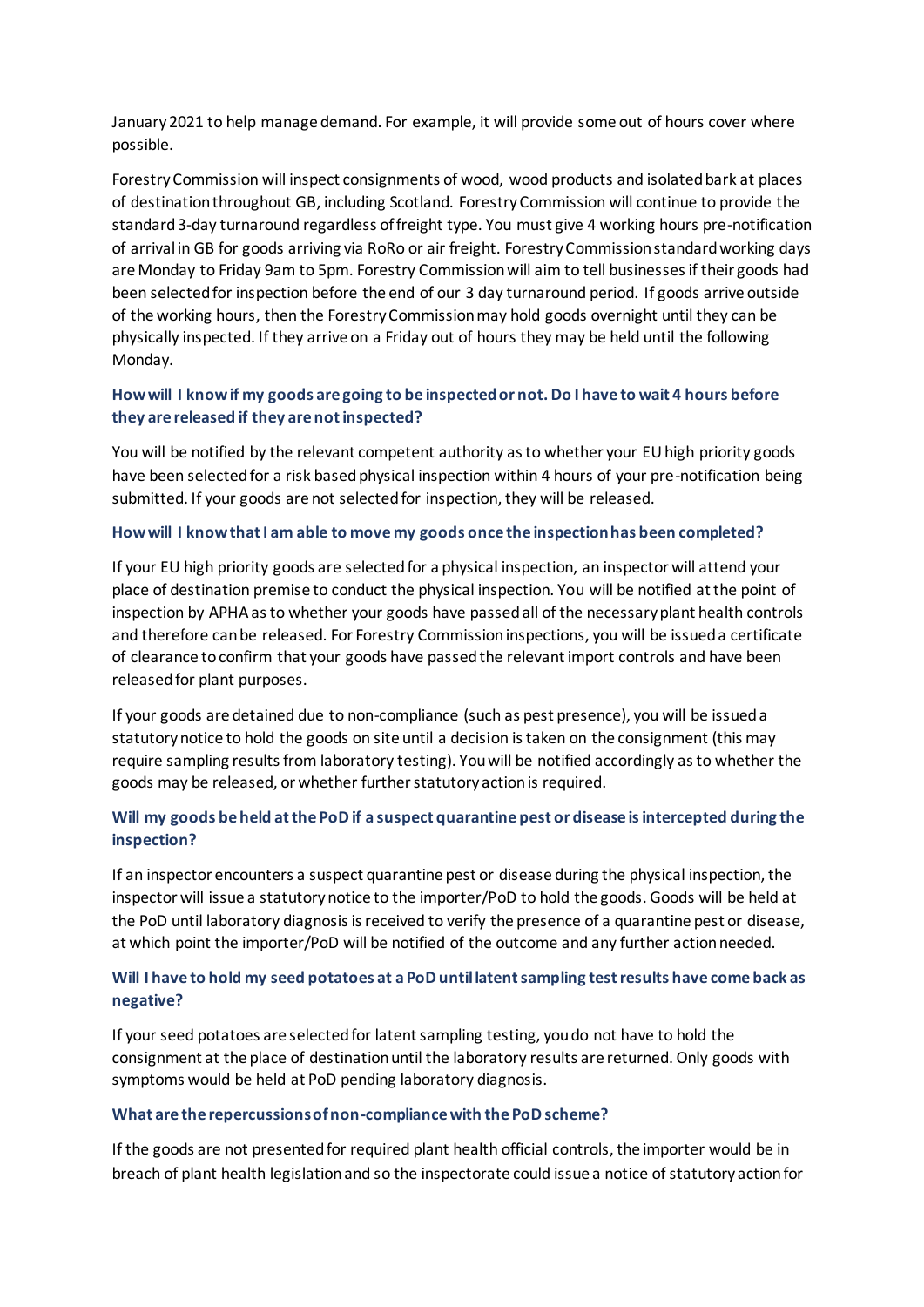the non-compliance. This could be a notice obligating the goods get presented at a registered place of destination or could be destruction/re-export of the goods if the non-compliance is biosecurity related.

# **Has Defra considered operatingGovernment owned PoDs to try reduce the number of total PoDs, particularly those potentially very far from where your delivery teams are based?**

The PoD scheme has been developed and designed to facilitate import inspections on EU high priority goods away from the border. PoDs will be in use until the build of new BCPs, and expansion of existing BCPs, has been completed as part of Government infrastructure building, to make sure GB has adequate capacity to conduct official controls at the border. Defra is working closely with colleagues across HMG to factor in SPS requirements into the infrastructure planning to advise, design and deliver suitable and effective builds. As this is a short term measure, Defra will not implement or operate PoDs on behalf of industry.

# **I have one PC covering the contents of a lorry, can I drop off different loads at different places of destination?**

Yes, this is possible. Please see detailed guidance on th[e place of destination multidrop policy](https://planthealthportal.defra.gov.uk/assets/uploads/Cleared-Multidrop-guidance-PDF.pdf) available on the plant health portal, and how this may affect your business.

The lorry used to transport the goods is not obligated to remain at each place of destination until the official inspection has been undertaken, which reduces the risk of logistics companies breaching workers driving limits or issues with lorry parking. However, this means that if a non-compliance is detected, it is the importer/PoD responsibility to arrange for any necessary logistics to destroy/reexport the consignment depending on the statutory action required by the inspectorate.

# **I plan to import a consignment of high priority plants and products across three lorries, for inspection at place of destination. Can I use one phytosanitary certificate to cover the contents of all three lorries?**

In practice, you may use one phytosanitary certificate to account for the contents of multiple lorries. However, in this circumstance, all three lorries must arrive at the same place of destination at the same time for the relevant official controls. The inspection cannot be split across different places of destination. Inspectors must have access to the whole consignment covered by the PC at the first place of destination in order to conduct a proportionate, representative physical inspection. If one of the lorries is delayed, the contents of the two remaining lorries must remain on site, unsplit and untampered with, until the full consignment is presented for inspection. If a non-compliance is detected on the contents of one lorry, the non-compliance will apply to the contents of all three lorries. As part of your pre-notification supporting information, you will also need to provide identifying details of the three lorries, to assist the inspector in performing identify checks on the consignment, to verify the contents of the lorries. Detailed guidance on th[e place of destination](file:///C:/Users/x954000/AppData/Local/Microsoft/Windows/INetCache/Content.Outlook/89SYTMI4/The%20lorry%20is%20not%20obligated%20to%20remain%20at%20the%20place%20of%20destination%20until%20the%20official%20inspection%20has%20been%20undertaken,%20which%20reduces%20the%20risk%20of%20logistics%20companies%20breaching%20workers%20driving%20limits%20or%20issues%20with%20lorry%20parking.%20However,%20this%20means%20that%20if%20a%20non-compliance%20is%20detected,%20it%20is%20the%20importer/PoD%20responsibility%20to%20arrange%20for%20any%20necessary%20logistics%20to%20destroy/re-export%20the%20consignment%20depending%20on%20the%20statutory%20action%20required%20by%20the%20inspectorate.)  [multidrop policy](file:///C:/Users/x954000/AppData/Local/Microsoft/Windows/INetCache/Content.Outlook/89SYTMI4/The%20lorry%20is%20not%20obligated%20to%20remain%20at%20the%20place%20of%20destination%20until%20the%20official%20inspection%20has%20been%20undertaken,%20which%20reduces%20the%20risk%20of%20logistics%20companies%20breaching%20workers%20driving%20limits%20or%20issues%20with%20lorry%20parking.%20However,%20this%20means%20that%20if%20a%20non-compliance%20is%20detected,%20it%20is%20the%20importer/PoD%20responsibility%20to%20arrange%20for%20any%20necessary%20logistics%20to%20destroy/re-export%20the%20consignment%20depending%20on%20the%20statutory%20action%20required%20by%20the%20inspectorate.) is available on the plant health portal.

# **My business model resembles Scenario 4 of the multidrop policy. Do I have to make only 1 PEACH declaration for the first PoD? This would mean that the other shipments could be imported without PEACH?**

If scenario 4 of the multidrop policy applies to your business model, this means that for a consignment imported to GB in one lorry, instead of having to submit a PC and prenotification for every drop along the route of that one lorry, Defra will permit the use of one PC and one prenotification at the first PoD, provided the PC covers the contents of the whole lorry. In practice, this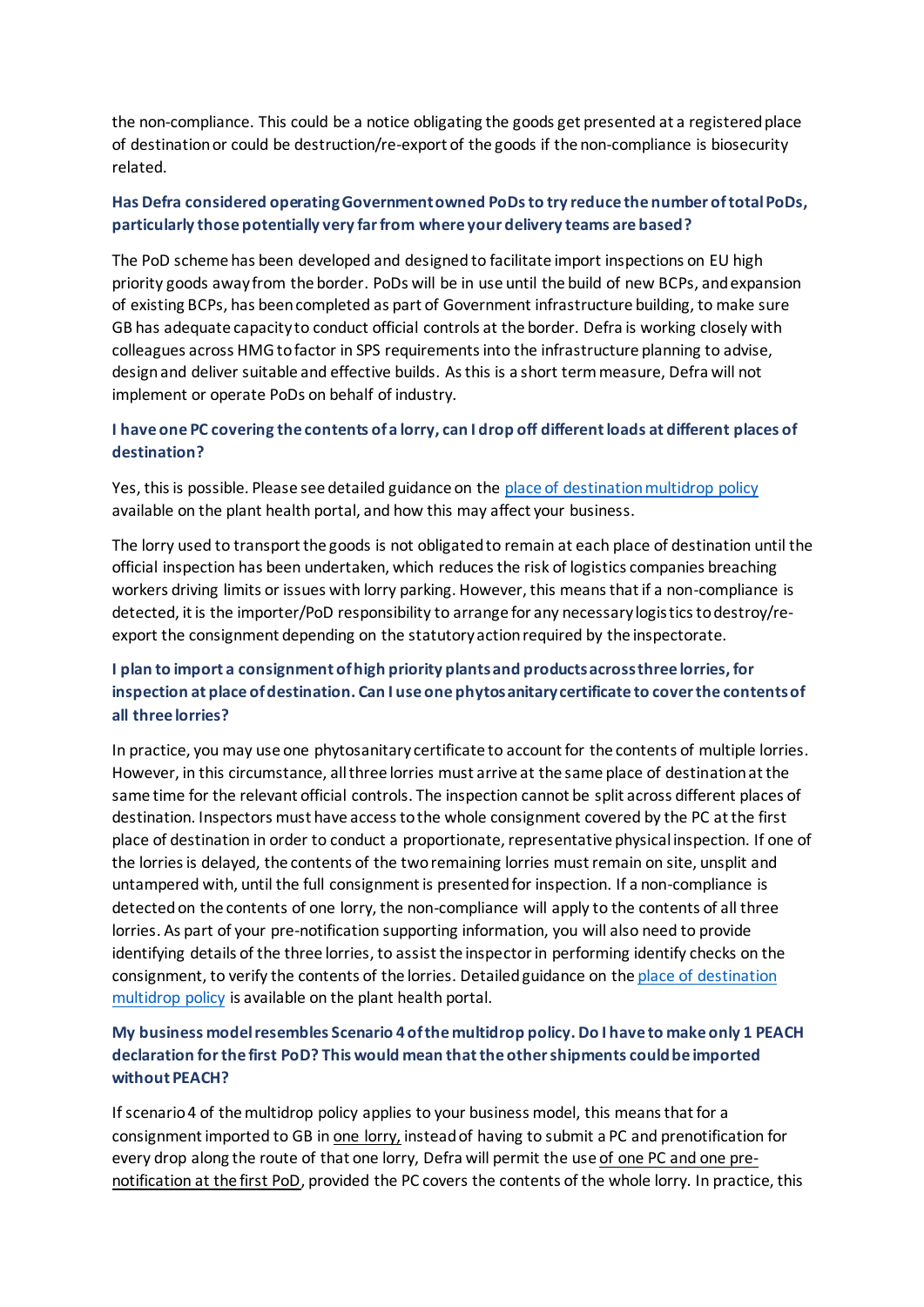means the inspector will arrive at the required place of destination, as notified on PEACH by you the importer. They will conduct a physical inspection on the part of the consignment present at the first place of destination, but the inspector will be able to check the PC to have visibility of the whole consignment. If the inspector suspects a non-compliance, they will ask you, the importer, to provide them details of the remaining PoDs which the rest of the consignment has been sent and subsequent inspections may be carried out. If your shipments are split across multiple lorries, then you will need to submit multiple PCs and pre-notifications accordingly, against Scenario 4.

The phytosanitary certificate will need to be presented with the consignment at only one PoD. In principle this could be the first PoD location, however you will need to ensure that the original phytosanitary certificate or a copy of it travels with the rest of the consignment until the final delivery site to ensure traceability. It is crucial that you ensure that the original phytosanitary certificate is returned to APHA within three days of the goods landing in GB either by yourself the importer, or sent by the PoD operator.

# **My business model resembles Scenario 4 of the multidrop policy. How can I indicate that a shipment goes to a specific PoD while I do not have to make a PEACH declaration?**

Under scenario 4, you are only required to submit one PC and one prenotification for one PoD per lorry (if this reflects your business model). As detailed above, an inspector will perform the necessary inspection and if there are any biosecurity concerns will contact the importer for details of the subsequent PoD drops, if further inspections are deemed necessary. The multidrop policy has been developed to provide business flexibility, reduce the costs in obtaining PCs and reduce admin resources for submitting pre-notifications. If your business wishes to submit a pre-notification for each PoD in the multidrop, that is also possible.

# **What if my consignment of logs with bark can't be covered/contained? Will it still be able to travel inland to a PoD?**

Operators should, where reasonably possible, make sure that your consignment is covered and contained in a bio-secure manner that reduces the risk of any pest escape during its journey from the border to an inland PoD.

### **What if my consignment needs to stop on the way to the PoD?**

Operators are required to make sure that goods travelling to a PoD are handled and stored in a safe and bio secure manner, to reduce the risk of any pest escape. The operator is also obliged to accurately inform the inspectorate as to when the goods will be presented ready for inspection at the place of destination. The lorry may stop on route to the place of destination for reasons such as driver working hours limits, however the goods must not be unloaded, tampered with, or subject to any change in packaging or marking.

#### **How long have I got to get my consignmentfrom the BCP to the PoD?**

There are no explicit time restrictions on the travel time between the BCP/point of entry of the goods to the GB, and arrival of the goods at the PoD. The importer is obliged to pre-notify the competent authority in advance of the goods landing on GB soil, and to provide accurate information detailing when and where the goods will be presented at place of destination for inspection. The consignment should arrive in a reasonable time frame from landing on GB soil, however Defra recognises the logistical challenges in transporting goods from the border inland and so has not set explicit requirements.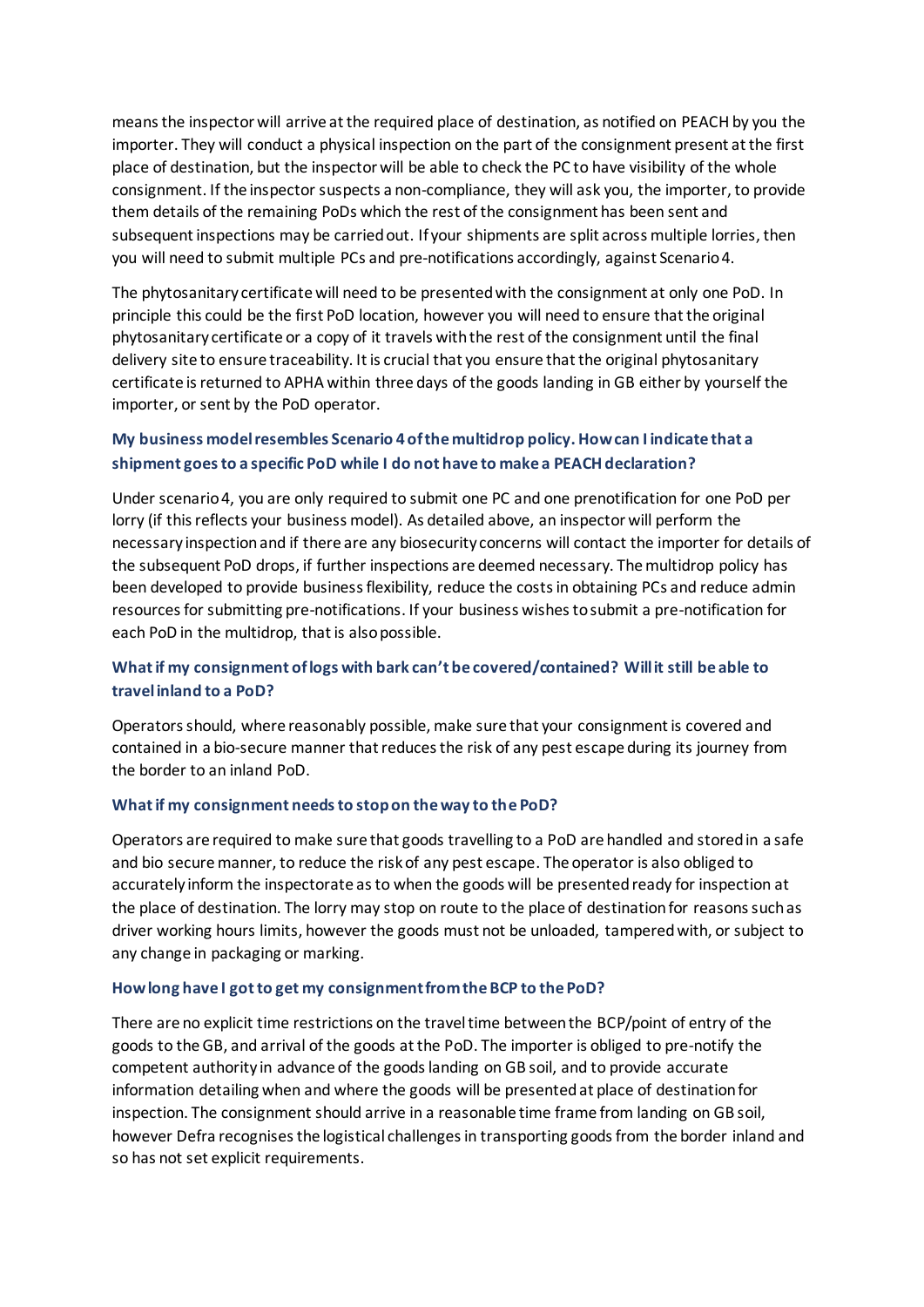# **Please confirm if there is any chance that inspections for high priority plants will be reduced from 100%?**

The plants and plant products which have been identified as high priority pose the greatest threat to GB biosecurity. Physical inspections on the high priority plants will be conducted on a risk basis, with some goods of highest concern subject to 100% checks and others subject to 5% checks. Within four hours of submitting your import pre-notification on PEACH, you will be notified whether your goods have been selected for a physical inspection. Detailed guidance on the inspection regimes for high priority plants is available on the [plant health portal.](https://planthealthportal.defra.gov.uk/eu-exit-guidance/new-imports-guidance/)

# **Will you allow inland import inspections at PoDs once the inland BCPs are up and running, after 1 July 2021?**

The use of PoDs for conducting physical inspections on EU regulated goods will not be permitted once the inland BCPs are up and running after 1 July 2021. Business may consider registering their premise as a customs bonded control point inland if they wish to continue conducting import inspection on plant goods away from the border. However, the minimum requirements in order to qualify as a control point are more intensive than the PoD requirements and will include a physical site visit and audit to confirm that the requirements are in place.

Contac[t bcp.enquiries@apha.gov.uk](mailto:bcp.enquiries@apha.gov.uk) for more information on how to apply as a customs authorised control point for plant health purposes.

### **Will plant health checks in Northern Irelandbe permitted at place of destination?**

DAERA are currently planning to implement the default position of the NI protocol, that is to continue directly applying the legislation listed in Annex II of the NI protocol (including the Plant Health Regulation and Official Controls Regulation). In practice, this means that NI will continue to apply official plant health controls on regulated goods at NI designated points of entry or at approved control points. The place of destination scheme is to be introduced in GB (England, Wales, Scotland) for the purpose of facilitating checks on EU high priority goods away from the GB points of entry.

There is the opportunity for NI businesses to apply to become an approved control point, for the purpose of facilitating plant health official controls. In order to be granted control point status, a premise will need to undergo an official application process and meet certain minimum requirements, including customs authorisation. For further guidance on control point requirements in NI, please contact planthealth.info@daera-ni.gov.uk

# **PoD REGISTRATION**

### **Is there a deadline to registerto become a PoD?**

There is no deadline, however Defra would advise business to register PoDs as soon as reasonably possible in preparation for the end of the transition period. New applications for PoDs are still being accepted and will continue to be accepted until 30 June 2021, as we recognise that not all importers will be importing goods immediately in January 2021 and may want to register in the new year. However, we would urge business to register as early as possible as part of post transition period preparation. APHA and FC are currently processing all the PoD applications they have received so far.

### **How can I register my premise as a PoD?**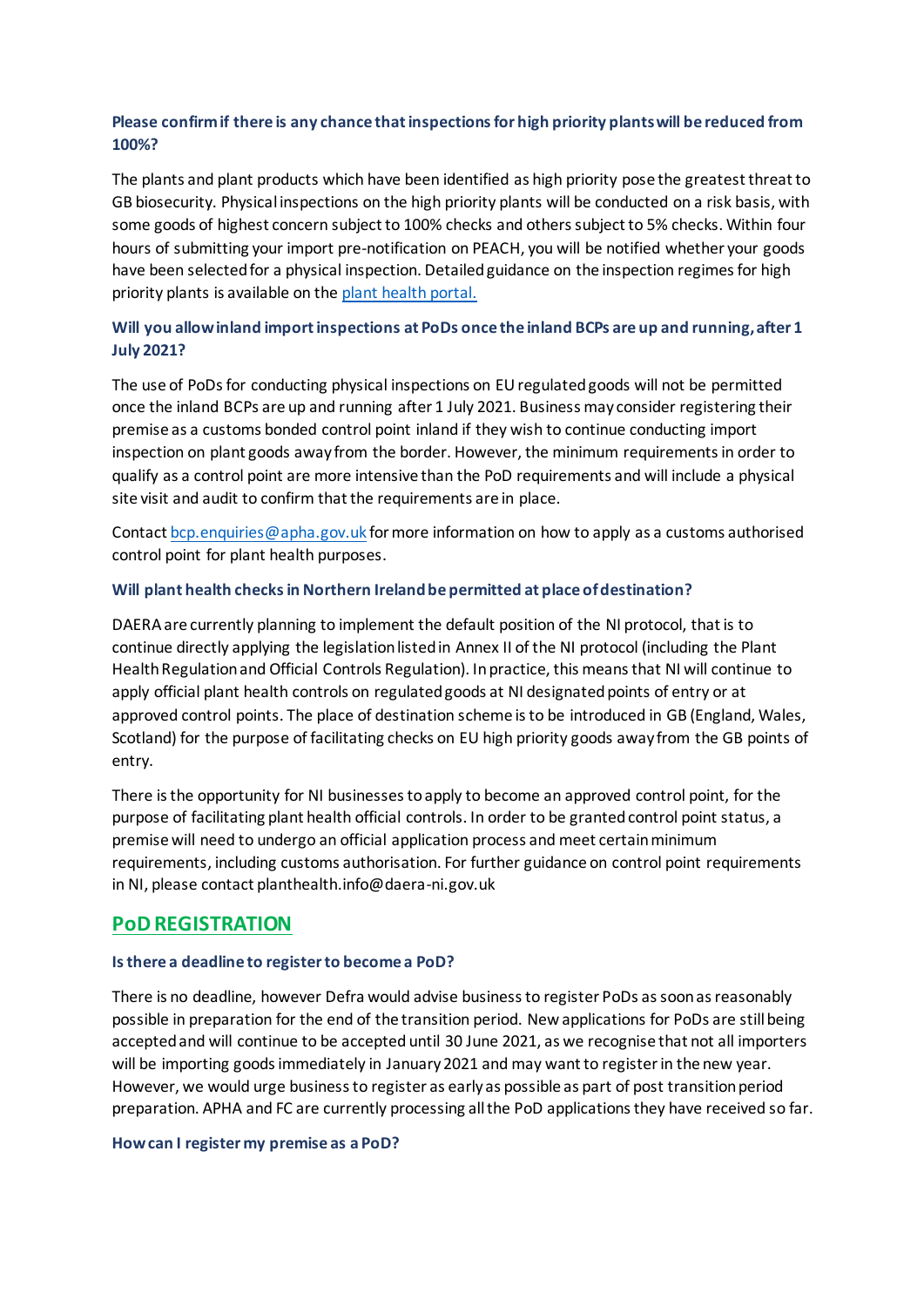Plant Health - To act as a place of destination for plant health physical inspections on EU-regulated high priority goods in England and Wales, you'll need to register the details of your place of destination premises with the Animal and Plant Health Agency (APHA). For plants and plant products complete th[e place of destination registration form](https://www.gov.uk/government/publications/place-of-destination-plants-and-plant-products) and email it t[o PODRegistrations@apha.gov.uk](mailto:PODRegistrations@apha.gov.uk).

This registration process includes your registration as a professional operator. You'll need to use the registration process to notify APHA of any importer you wish to be linked to for the supply of your goods.

To register as an importer for plants and products use th[e PEACH system.](http://ehmipeach.defra.gov.uk/Default.aspx?Module=Register)

Forestry Health - To act as a place of destination for plant health inspections on EU-regulated high priority wood and timber products, you need to:

- [register as a professional operator](https://forms.office.com/Pages/ResponsePage.aspx?id=6SXFBeT5okyMVeR0AnLDvIanuLidfFdBsPbzaC6GQc9UN0hWREVEMTdXQTZZMDdGUU1YRkVKQ01JVy4u) with the Forestry Commission.
- [register a place of destination](https://www.gov.uk/government/collections/importing-and-exporting-wood-and-timber-products#forms) with the Forestry Commission

For detailed guidance on the place of destination registration process, see the Plant Health Portal.

### **How will I find out if I have been successfully registered as a PoD?**

Upon submitting your PoD registration form to the APHA email address, you will receive an automated email confirming receipt of your application. Your information will be processed and input on the IT system. Unless otherwise informed, your application will be approved, and you will be automatically granted PoD status. APHA will only get in touch directly if there are any issues that require resolving.

During registration with the Forestry Commission, the applicant receives automatic confirmation that their application has been received. The system also outlines the next steps and the contact point for any further questions. The FC administrative teamwill send an email to the applicant confirming that an acceptable application has been received and that PoD status has been granted.

# **I haven't received any automatic reply after submitting a PoD registration form to the APHA email address?**

Upon submitting your PoD registration form to the APHA email address, you will receive an automated email confirming receipt of your application. Your information will be processed and input on the IT system. Unless otherwise informed, your application will be approved, and you will be automatically granted PoD status. APHA will only get in touch directly if there are any issues that require resolving.

In the first two weeks following launch of the PoD registration scheme in October, approximately 100 clients did not receive the automatic reply confirming application receipt, due to a system error. The error has now been resolved.

### **Will there be a list on gov.uk of all the PoDsregistered with APHA and FC?**

The total list of all registered PoD premises will not be published on gov.uk, due to GDPR requirements associated with the publication of private business details.

### **Why did the PoD registration scheme launch so late?**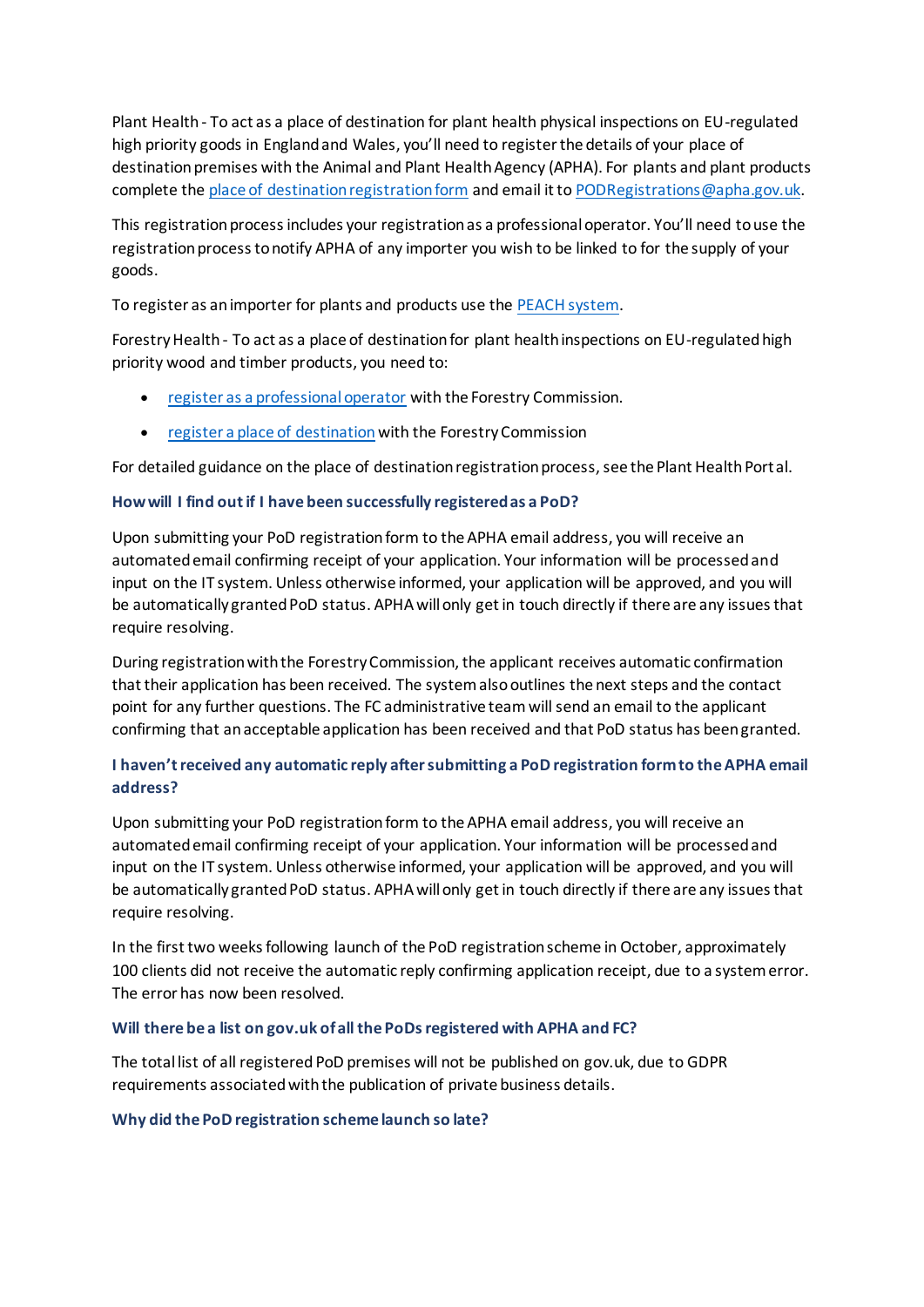The use of PoDs is a new scheme developed by Defra to facilitate physical inspections on regulated EU goods inland at place of destination until 1 July 2021. This means checks can be done away from the border, inland, thereby reducing the risk of trade disruption as the UK-EU transition period ends.

The PoD scheme has been developed and thoroughly tested across government and with trusted stakeholders to ensure a fit for purpose end-to-end process which maintains high GB biosecurity standards during the phased EU-UK import regime, whilst providing trade with flexibility in where checks are conducted. The PoD registration scheme launched in October, enabling business to register PoDs in advance of 1 January 2021.

## **As an importer, can I register more than one PoD?**

Yes, you may register more than one PoD if this suits your business model. If as an importer, you operate more than one premises and you would like to register each as a PoD, you will need to submit a PoD registration form for each separate premises which you would like to use. If as an importer, you would like to use the services of another PoD not owned or operated by yourself, then the PoD will need to submit the registration form to notify APHA that you (the importer) intend to use their premise. This provides business with additional flexibility to choose which place of destination best suits their trade, and means PoDs can be assured of who intends to use their premise.

### **Should all our customers be registered as 'Place of destination'?**

If you intend for plant health inspections to take place at these premises, then yes, the premises will need to register as a Place of Destination. Guidance on how to do this is available on [gov.uk.](https://www.gov.uk/guidance/place-of-destination-checks-on-high-priority-plants-and-products-from-the-eu-from-1-january-2021)

### **Where will the GB central spreadsheet be held?**

Defra do not intend to publish a central list of all GB premises registered with APHA and FC, as this may be in breach of GDPR requirements around data handling of personal information, as many of the PoDs are privately operated independent sites.

An importer may register to use more than one PoD owned or operated by themselves, in order to do so they would have to submit separate PoD registration forms to the relevant competent authority to provide information for each PoD address. If as an importer, you would like to use the services of another PoD not owned or operated by yourself, then the PoD will need to submit the registration form to notify APHA that you (the importer) intend to use their premise. This will enable business to choose from a range of PoD premises, to best suit industry requirements.

# **We import Onion sets from Holland and deliver to a number of growers in GB. Should we, as the importer register the farms as PoD's or should the growers themselves register?**

The growers will need to register themselves as a PoD using the online PoD registration form, and indicate in their application that they intend to facilitate inspections on your (the importers) behalf. This will allow APHA to build the necessary links in the IT system so that you, as an importer, are able to select the growers PoD during the import pre-notification process. We encourage the growers to register as a PoD, because we are aware that some growers may want to act as a PoD for multiple importers, and so this process allows that. If as an importer, you would like to register your importer premises as a PoD, then you would need to submit your own PoD registration form (as some of our importers have their own sites for inspection, and so need to register themselves as a PoD)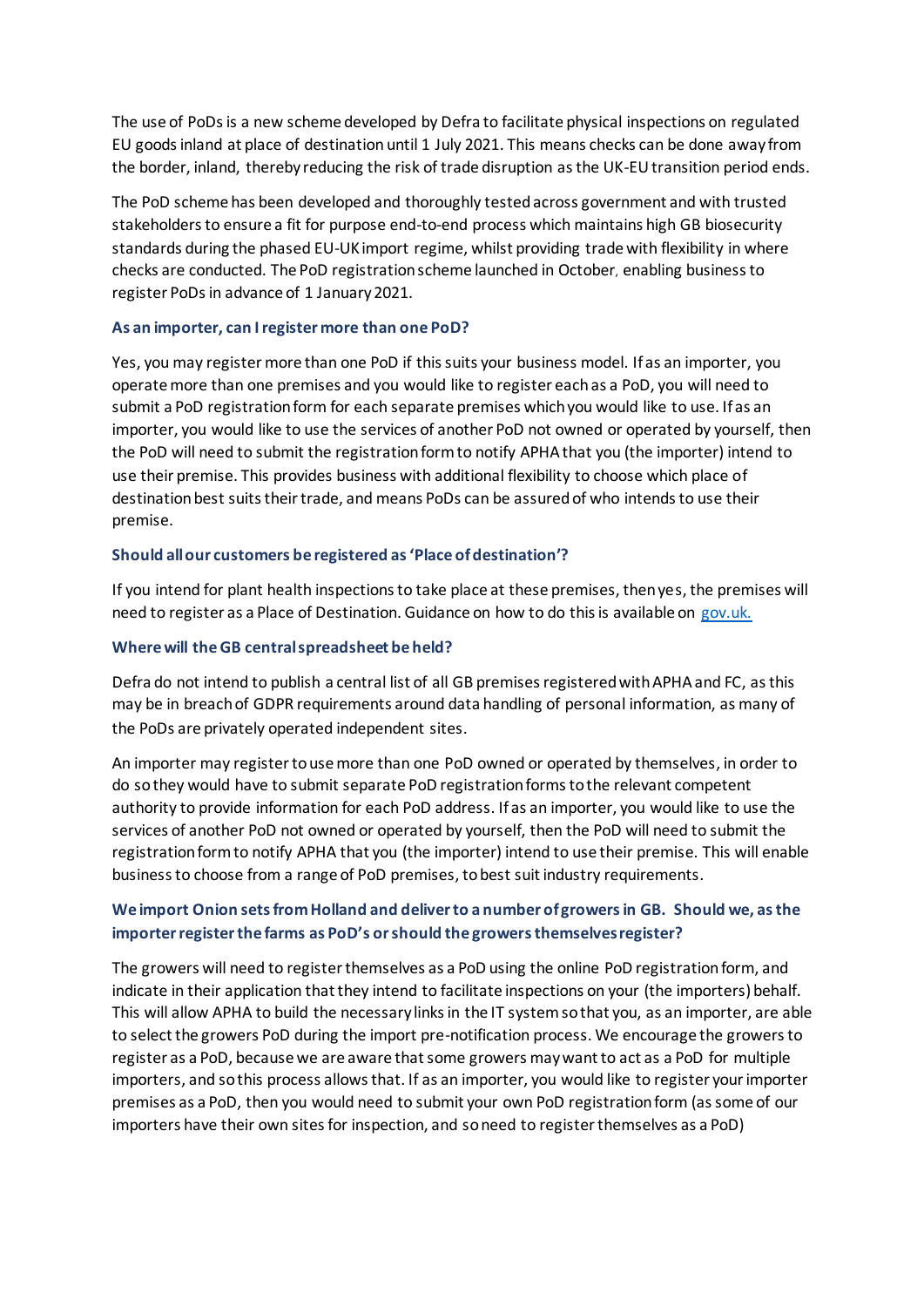# **PoD PRE-NOTIFICATION AND DOCUMENTATION**

### **Will plants and plant products from the EU need to be pre-notified?**

From January 2021, all 'high priority' plants and plant products will require a phytosanitary certificate and pre-notification via the relevant IT system. A full list of 'high priority' plants and plant products can be found at gov.uk

From April 2021, all regulated goods will require a phytosanitary certificate when entering GB and will follow the same process as for goods imported from third countries currently. A list of goods that will require pre-notification is available at gov.uk.

Any goods that require pre-notification will need to be notified to the relevant authorities before it reaches the border in GB. As part of the pre-notification, importers will need to provide scanned copies of relevant documents, including the PC. They will then need to send the original copy of the PC to the relevant authority. In England and Wales this is APHA for plants and products, Forestry Commission for the forestry sector, and SASA in Scotland.

### **What advance notification do I need to give if using a PoD for plant physical inspections?**

Based on feedback from stakeholders, we have recently reviewed our pre-notification time for Roll on Roll off (RoRo) freight.

Importers must provide at least four working hours' pre-notification for consignments arriving via air or RoRo freight, and at least one working day's notification for consignments arriving by all other modes of transport.

# **What IT system is being used to pre-notify for imports of plants and plant products in England and Wales?**

In early 2021, the IT system used to pre-notify for imports of plants and plant products will change. From 1 January 2021 notifications, for EU imports to England, Wales and Scotland, you will need to use PEACH, until you are directed to change to the new service. Further information on how to register for PEACH can be found at gov.uk. Further guidance on the new system and details of training for the new IT systemwill be released in due course.

### **What are the details/requirements regarding pre-notification of arrival of imports?**

From 1 January 2021, importers must submit pre-notification for all 'high priority' plants and plant products via the relevant IT system. A full list of 'high priority' plants and plant products is available at gov.uk.

From 1 April 2021, importers must submit pre-notification for all regulated plants and plant products, not just those categorised as 'high priority' via the relevant IT system. A list of regulated plants and plant products is available on th[e plant health portal.](https://planthealthportal.defra.gov.uk/eu-exit-guidance/)

From 1 July 2021, imports of all regulated plants and plant products will be subject to increased checks occurring at BCPs.

**Will the IT systems for pre-notifying high priority goods be available for GB importers and GBagents only, or can EU companies also use this system?**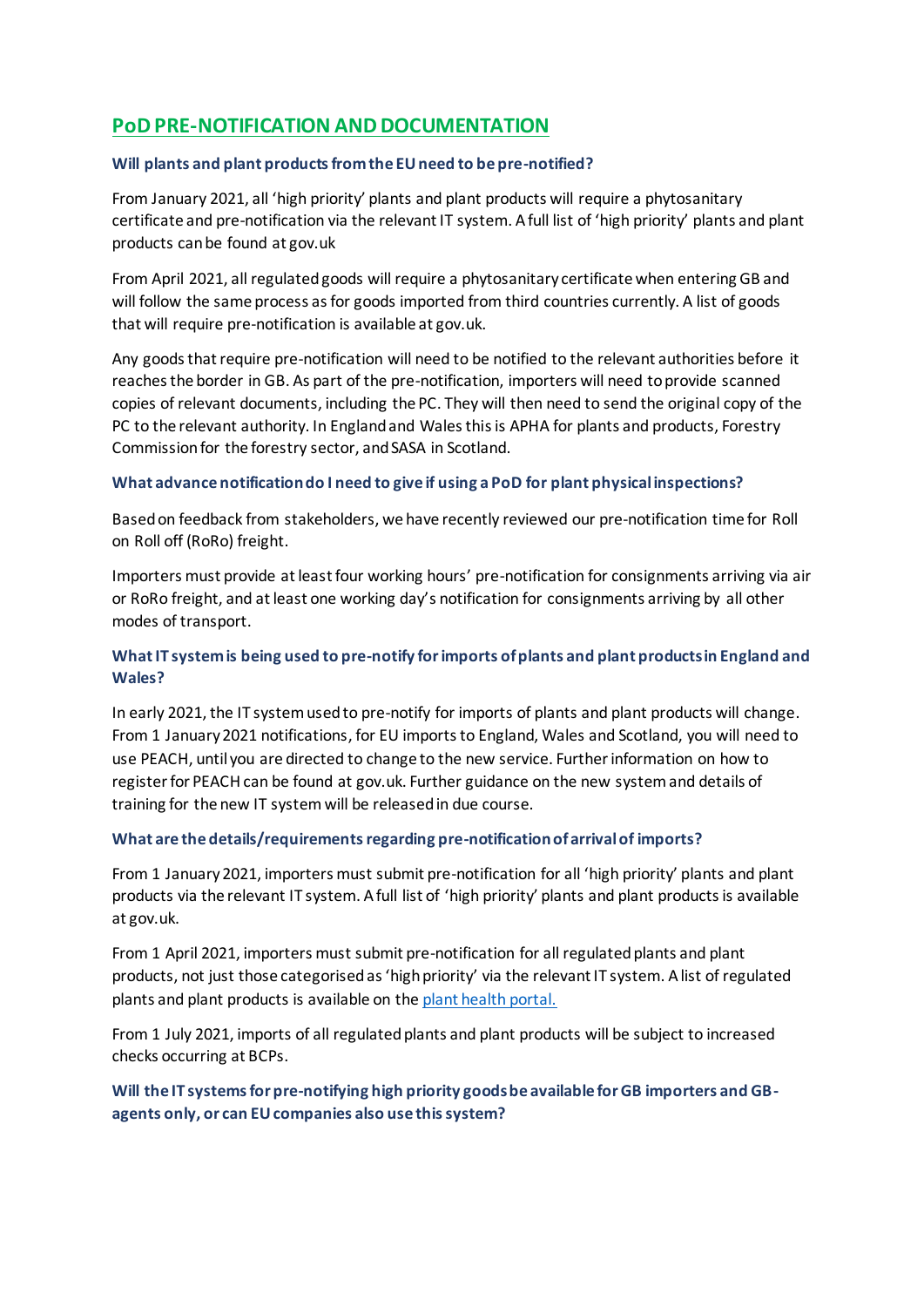All importers and exporters can register for an account, providing they have also created a government gateway account as part of the process. If you are an importer based in the EU, you will require the services of a GB base[d proxy agent,](https://planthealthportal.defra.gov.uk/assets/uploads/Defra-guidance-for-professional-operators-Final.pdf) to act on your behalf during the importation process.

### **Should the PC accompany the high priority consignments physically?**

All high priority plants and plant products imported from the EU will need to be accompanied by a phytosanitary certificate and may be checked upon entry into GB. A scanned copy of the PC may be submitted to the competent authority as per import notification requirements, provided the original PC is posted to the competent authority within three days of the consignment reaching GB.

# **What address should we put on the required paperwork for pre-notification for high priority goods?**

As part of the pre-notification requirements, you will need to declare the location at which the goods will be presented for inspection. If your goods are deemed high priority and require a check at place of destination, then you will need to register the desired premise as a place of destination provided certain minimum requirements are met and declare the place of destination as the point of inspection for the plant health controls. These requirements are in place to ensure biosecurity is not at risk and that standards for inspectorate health and safety are maintained. The address of the consignee, or importer, is required for the phytosanitary certificate.

### **Who is responsible for making sure the original PC is returned to the GB plant health authorities?**

Ultimately, the importer is responsible for making sure the original PC is sent to the GB plant health authorities. However, the importer may make business arrangements with the PoD, to arrange for the PoD to send the PC. It is the importers discretion how the PC is sent to the GB plant health authority.

# **What address is required on an import PC for high priority goods, does the final destination of the consignment need to be listed?**

The 'consignee' address included on an import PC should be that of the importer/consignee who is responsible for importing the goods into GB. Traders importing plants and plant products must have established a registered GB business premises or office and supply a valid name, address and contact details. In the event that an importer in GB does not have a registered GB business premises, they may use the services of a Customs agent to act as their proxy. If the importer is using a customs agent as their proxy, the PC should state the name of the importer (based outside GB); the name of the customs agent and the address of the customs agent; in the following format:

Anon Exporter Third Country Produce

C/o Joe Smith Freight Services

Nowhere Industrial Estate

1 Unknown Road

Some Town

City

SWXX 3XX

For further information on proxy addresses please visit th[e Plant Health Portal.](https://planthealthportal.defra.gov.uk/assets/uploads/Defra-guidance-for-professional-operators-Final.pdf)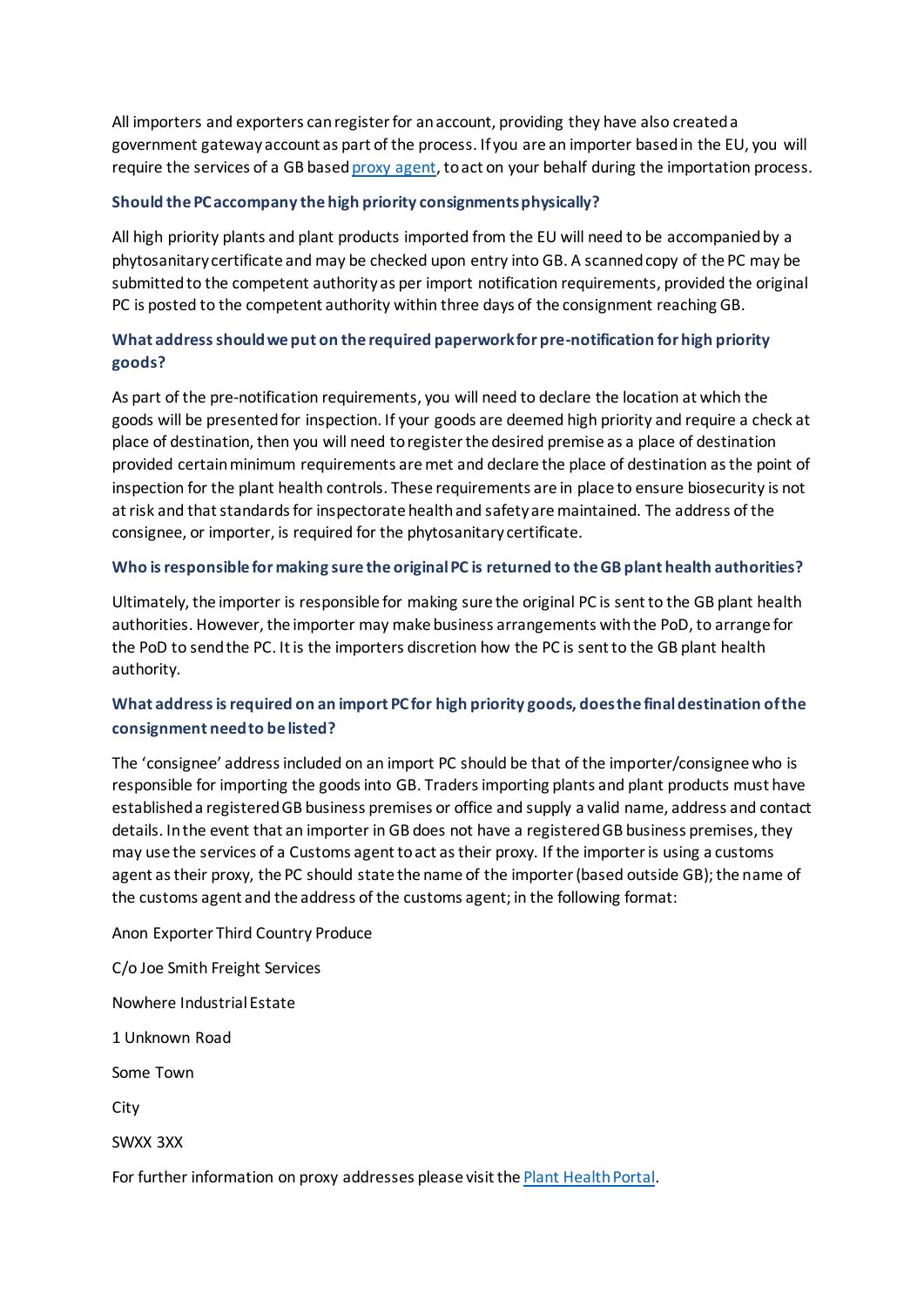# **Will a grace period be applied for documentary check non-compliances on EU imports from 1 Jan 2021 e.g. material has moved with a plant passport on 31/12/20 but then arrives in GB on 01/01/21 without a PC?**

We acknowledge the challenges that industry are facing adapting to the changes following the end of the transition period. We are working to ensure we have a robust plant health regime in place which protects biosecurity while maintaining the flow of trade. We will continue to take a stepped and proportionate approach to enforcement and aid businesses in becoming compliant with the new import requirements throughout January.

# **Can the truck containing my goods already leave to GB after phytosanitary control, sending consignment, custom declaration, or do we have to wait?**

You must take all the necessary steps before exporting your goods to GB, such as arranging for a phytosanitary inspection and certificate in the exporting country, arranging export customs declarations and arranging with the importer to submit an accurate plant health PEACH prenotification and so forth. Once the necessary export steps have been taken, you will be able to transport your goods. We acknowledge the challenges that industry are facing adapting to the changes following the end of the transition period. We are working to ensure we have a robust plant health regime in place which protects biosecurity while maintaining the flow of trade. We will continue to take a stepped and proportionate approach to enforcement and aid businesses in becoming compliant with the new import requirements following 1<sup>st</sup> January 2021.

# **Sending the consignment/PEACH 24h in advance, does that mean that the truck can't arrive earlier at the border, that we have to wait to arrive as close as possible to the estimated time of arrival?**

As an importer, you are responsible for pre-notifying your arrival of the consignment at the border, or place of destination, as accurately as possible. Your goods may arrive at the border, or the place of destination, earlier than the time you have pre-notified on your PEACH application. However, the GB plant health inspectors may not be immediately available to inspect your goods, as they will have planned their workload based upon the times notified by each importer. Therefore, it is in your best interest to try and notify the correct time, to make sure GB plant health inspectors can arrive on site and inspect your goods as quickly as possible.

### **How will PoDs be linked to PEACH?**

This is an important part of the PoD registration process. The online PoD registration form issent to APHA, whom build the link between the importer and the PoD within the PEACH system. Therefore it is important to supply accurate information on your PoD registration form, to allow these system links to be made effectively. All registered PoDs will be added to PEACH as a drop down list available to the importer to choose from during the pre-notification process.

# **Is it enough that the plants are available/kept at the point of destination + or – 4h from estimated time of arrival, for DEFRA to be able to check the plants?**

As an importer, you are responsible for pre-notifying your arrival of the consignment at the border, or place of destination, as accurately as possible. Provided you have submitted an accurate prenotification time, GB inspectors will aim to inspect and take a decision on your goods within 4 hours of their arrival at place of destination. However, if your goods arrived a significant amount of time before or after the time you have submitted on your pre-notification, then GB inspectors may hold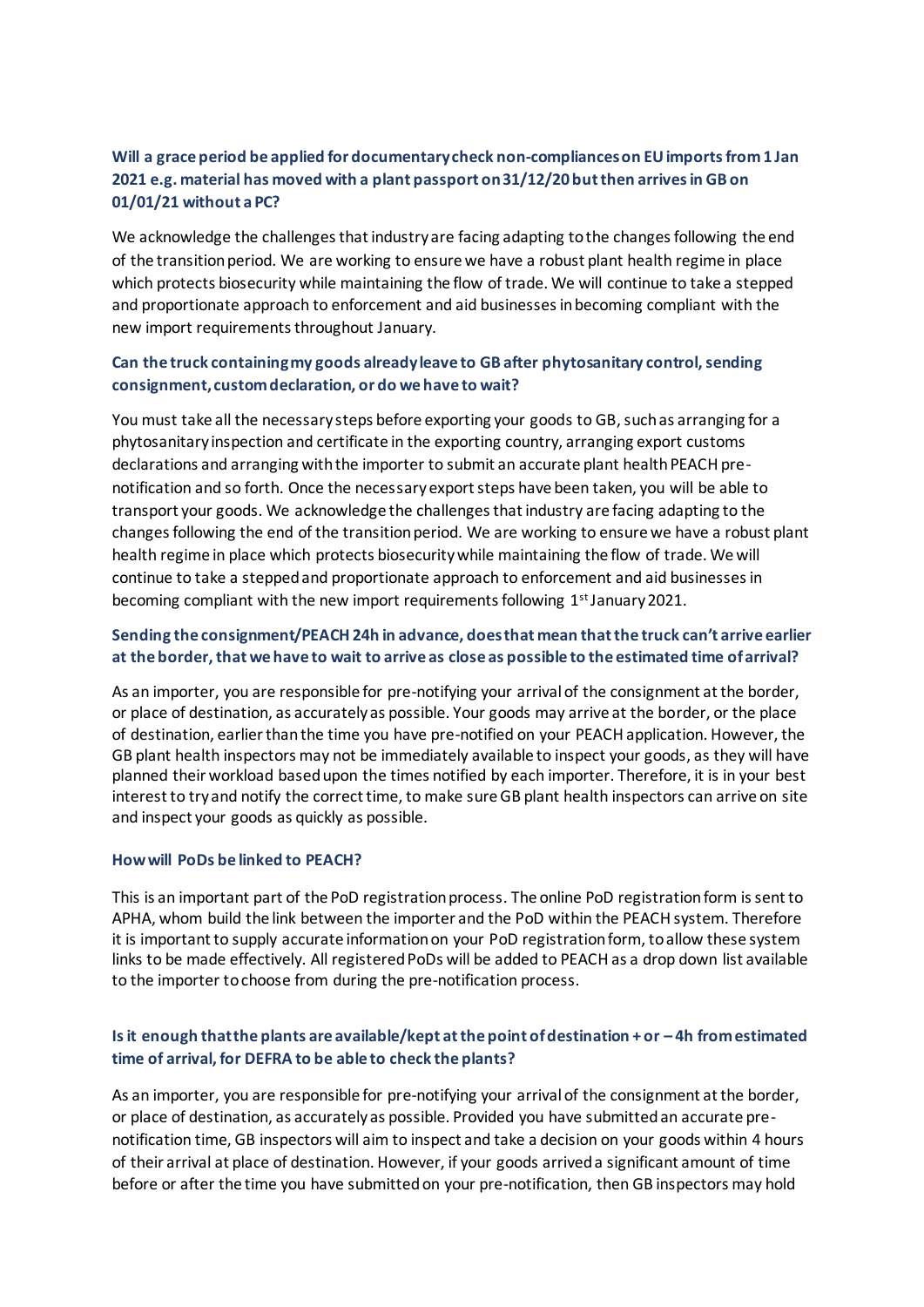your goods for longer than four hours. Full details of the Service Level Arrangements for plant health are available on [gov.uk.](https://www.gov.uk/guidance/place-of-destination-checks-on-high-priority-plants-and-products-from-the-eu-from-1-january-2021)

# **PoDS AND PLANT PASSPORTS**

# **I will be importing high priority plants and products from the EU from 1 Jan and will arrange for the plant health import inspection to be done at my registered place of destination. I want to move my goods onwards from the first place of destination, will I need a plant passport?**

The plant health import physical inspections for EU high priority goods may be conducted at first place of destination. You do not need to issue a UK plant passport if your goods will be sold directly at retail from the first place of destination e.g. if your place of destination is a garden centre. If you intend to move your goods onwards e.g. your place of destination is a depot, and you want to move them to a garden centre, please check whether they are subject to UK plant passporting [requirements.](https://www.gov.uk/guidance/importing-and-exporting-plants-and-plant-products-from-1-january-2021) Detailed guidance on the new plant passporting process is available [here.](https://www.gov.uk/guidance/importing-and-exporting-plants-and-plant-products-from-1-january-2021)

If you import EU goods to the UK under a phytosanitary certificate, you only need to issue a UK plant passport for your goods if:

- you're moving them to another professional operator
- you're selling them to final users (those buying for personal use) by means of distance contract, for example online
- you're moving them to another of your own premises which is more than 10 miles from the premises where the consignment arrived
- the phytosanitary status of the consignment changes, for example, if it has been grown on, or if it has been reconfigured, for example, 2 plants in separate pots have been planted in a new pot together

# **Will we be authorised to label plants with a UK Plant Passport in here in Belgium? This is very important in case of bigger retail clients?**

UK plant passports can be attached in an EU member state for the first 6 months of 2021, providing the format and attachment is correct. This will be reviewed in June 2021.However, an EU operator can't legally issue a UK plant passport under GB plant health rules. Further guidance on the new GB plant passporting requirements is available on [gov.uk](https://www.gov.uk/guidance/importing-and-exporting-plants-and-plant-products-from-1-january-2021#introduction-of-fees-and-charges-on-eu-imports-from-1-april-2021) 

# **PoD FEES AND CHARGES**

### **Will I be charged for inspections at PoDs?**

From 1 January 2021, there will be the requirement for pre-notification and phytosanitary certificates for plants and plant products that pose the greatest potential risk to GB biosecurity and which are already subject to regulation within the EU. They will also be subject to import checks away from the border at places of destination, until July 2021 when checks will move to Border Control Posts.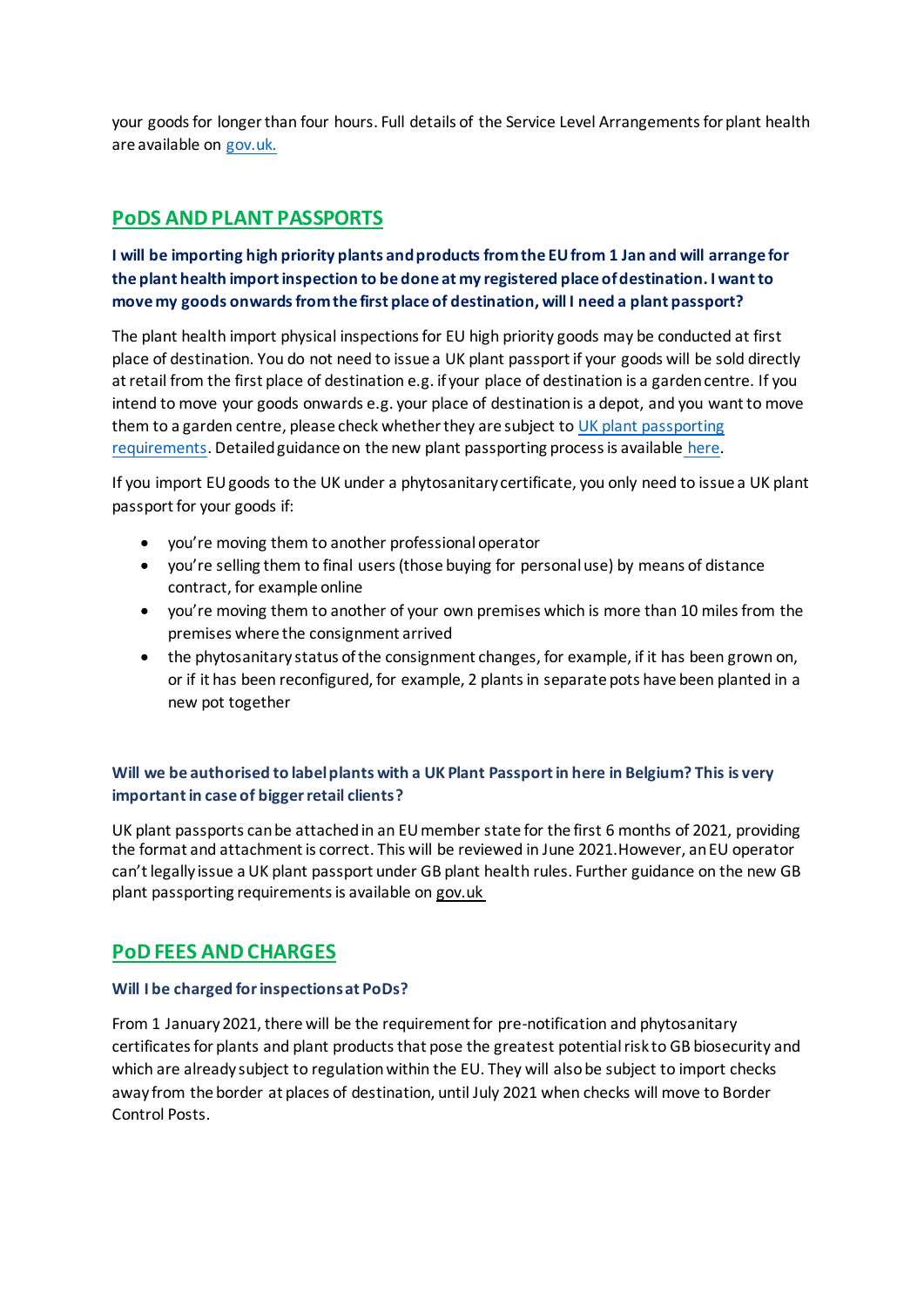DEFRA have taken the decision to delay the introduction of inspection fees for these imports until 1 April 2021. This will give businesses time to adjust to the new fee arrangements. Guidance will be released on gov.uk early next year regarding the new fees applied from 1 April 2021.

This will enable a more accurate calculation of the fees and will allow businesses and government to successfully implement the change. The methodology used to calculate fees for plant health services was agreed with trade following a fees review and consultation in 2017. We will consider the impact on SMEs again in our next fees review and subsequent consultation.

In arriving at the decision to delay the introduction of plant health import inspection fees for goods arriving from the EU, officials have had to balance the need to support affected businesses, against legal considerations and the rules around managing public money. Delaying these fees until 1 April 2021, strikes the right balance between these competing demands.

#### **Do I have to pay to register my PoD with APHA or FC?**

There is no direct cost in registering your premise as a PoD with APHA or the FC. However, in order to qualify as a PoD, you must meet certain requirements in order to maintain high biosecurity standards and inspectorate safety and welfare on site. There may be set-up and maintenance costs associated with meeting the minimum requirements, such as supplying a demarcated inspection area for plant health inspections to be conducted.

Details on the PoD minimum requirements have been published on [gov.uk.](https://www.gov.uk/guidance/place-of-destination-checks-on-high-priority-plants-and-products-from-the-eu-from-1-january-2021)

# **PoDs IN SCOTLAND**

### **My goods will enter GB via England, can I use a Scottish PoD?**

Yes, if you're goods are landing in England, but your intended place of destination is in Scotland, this is possible. EU goods imported into Scotland, both directly into Scottish ports and via England, will need to be pre-notified on th[e PEACH system](http://ehmipeach.defra.gov.uk/). The Scottish Government's Horticulture and Marketing Unit (HMU) will carry out all inspections. Contac[t hort.marketing@gov.scot](mailto:hort.marketing@gov.scot).

To act as a place of destination for plant health physical inspections on EU-regulated high priority goods in Scotland, complete the [registration form](http://www.sasa.gov.uk/document-library/place-destination-pod-registration-form) and email it t[o hort.marketing@gov.scot](mailto:hort.marketing@gov.scot).You'll also need to register on th[e PEACH system,](http://ehmipeach.defra.gov.uk/Default.aspx?Module=Register) to be able to submit your import pre-notification. Find more information on the place of destination scheme in Scotland on th[e Plant Health portal.](https://planthealthportal.defra.gov.uk/assets/uploads/Policy-PSU-PoD-Note-to-Stakeholders-BSS122020.pdf)

## **If something arrives in England but will go to a PoD in Scotland, who will check the phyto if it is not selected for physical inspection?**

For the EU high priority goods, SASA will conduct the necessary documentary checks. For the increased scope of regulated plants and products requiring a PC from April 2021, APHA have committed to conducting the required documentary checks, in close collaboration with SASA, to ensure documentary checks across GB are performed quickly and efficiently.

#### **When will Scottish inspectors inspect my consignment at place of destination?**

Consignments, if selected for a physical check, will typically be inspected between 8:30am and 5pm from Monday to Friday (except Scottish Government bank holidays). SASA are introducing some